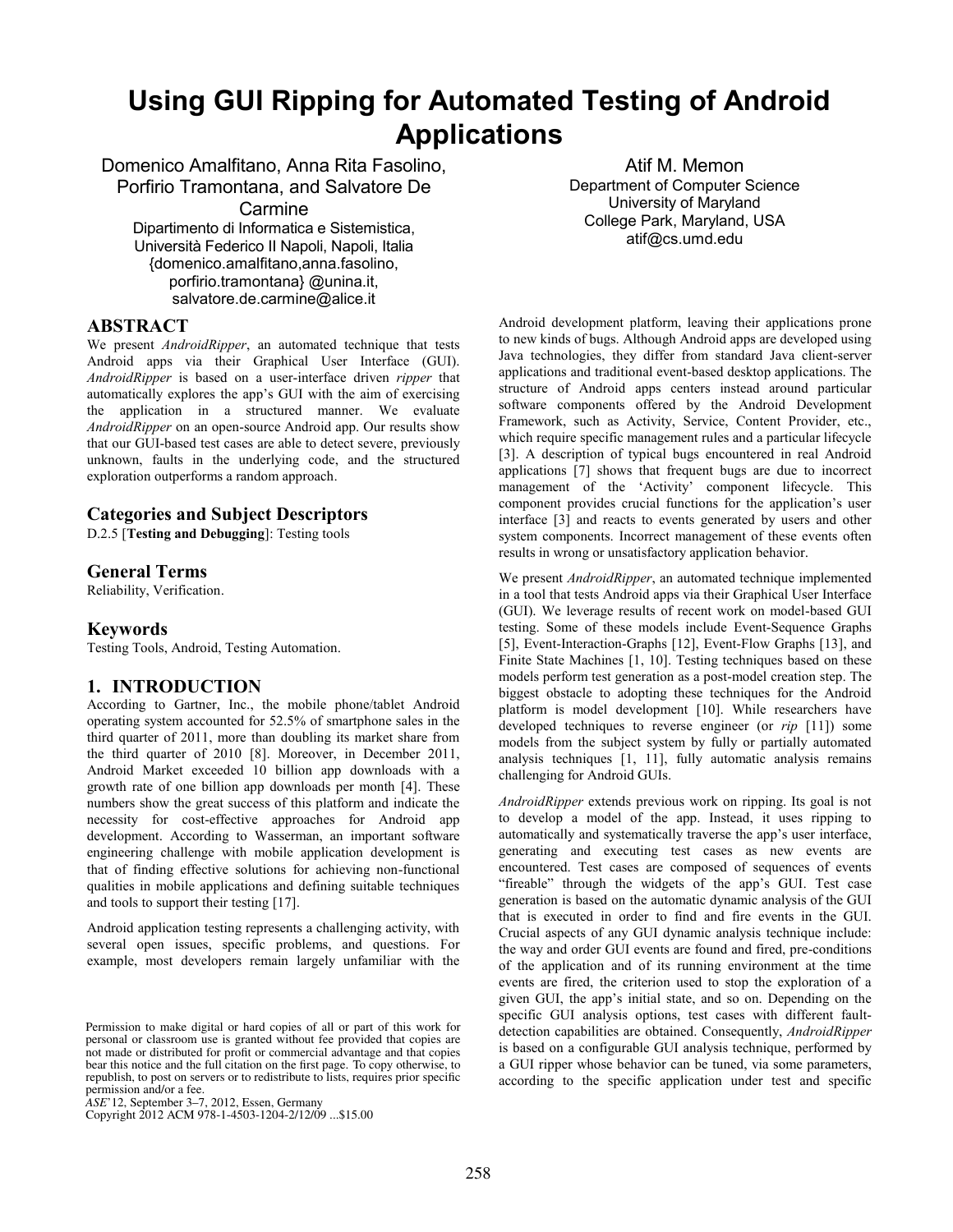testing aims. *AndroidRipper*, while exploring the GUI, detects run-time crashes of the application.

We evaluate the effectiveness of different test suites, output as a result of various parameter settings, generated by *AndroidRipper*. We compare the test suites with respect to their capability to detect faults and cover code for an open-source Android app called WordPress. Our results show the feasibility and costeffectiveness of the overall approach. Moreover, we compared our technique against the random testing approach implemented by Monkey, from the Android Development Tools. Our experimental data showed that *AndroidRipper* is more effective than Monkey in detecting failures and covering code.

# **2. ASSESSMENT OF CURRENT ANDROID TESTING TECHNIQUES**

Android testing techniques should be able to reveal observable failures in software applications. Besides the traditional failures due to application logic bugs, Android applications often show failures that are specific of their development platform. Some specific Android bugs are reported in the classification proposed by Hu et al. [7]. The classification includes Activity, Event, Dynamic type, API, I/O, and Concurrency errors, as well as unhandled exceptions. An Android-specific testing technique is the one proposed by the same authors of the bug classification [7]. The technique is event-based and focuses on Activity, Event and dynamic type errors. The test case generation centers on the Activity components, as they provide the main entry points and control-flow drivers in Android applications. Test case generation exploits the built-in Monkey application within the Android mobile OS. Monkey [14] generates random or deterministic sequences of events automatically and can support the interaction with the mobile device. Tracing log files produced by test case executions are automatically analyzed to detect potential bugs by looking for known error patterns, including activity, event or dynamic type bugs.

Android testing has also been approached by model-based testing techniques that first obtain a formal model describing the application at a level of detail necessary for automatic test case generation. Test case generation algorithms process the model in systematic ways to produce test cases. To obtain the application's model, these techniques usually require detailed static or dynamic analysis of the application. A model-based approach for Android GUI testing has been proposed by Takala et al. [16]. The technique describes the GUI of an Android application by state machines, a very common model for representing GUIs. In order to cope with the complexity of state machines representing realsize applications, each individual view of the GUI is split into two levels as specified by two separate state machines: an action machine (describing high-level functionalities using action words and state verifications) and a refinement machine (describing action words and state verifications using keywords). These models, which must be manually generated, are used to define test cases that can be executed by a test automation tool.

An alternative approach for automatically testing an Android application by its GUI has been proposed by Amalfitano et al. [2]. The approach is based on a tool that explores the application GUI by simulating real user events on the user interface and reconstructs a GUI tree model. The nodes of the tree represent individual user interfaces in the Android application, while edges describe event-based transitions between interfaces. The GUI

exploration technique supports the automatic derivation of test cases that can be executed both in crash testing and regression testing processes. In contrast to the testing technique presented by Takala et al. [16], the one proposed by [2] reconstructs the GUI model automatically and thus provides a suitable solution for GUI testing automation. However, the exploration technique used for deriving test cases in [2] is pre-defined and it is not possible to vary it in order to satisfy specific exploration needs.

Liu et al. propose a black-box approach for testing mobile applications that mixes elements of event-based testing and random testing [9]. The technique extends the Adaptive Random Testing [6] to the automatic test case generation for mobile applications. Test cases are composed by sequences of both user events and context events that come from the physical context of the device (such as GPS, compass, or other device sensors) or from other ones, like chat friends, the current activity of a user, etc.. Test cases are generated randomly by a monkey robot. This technique exploits a new definition of test case distance for mobile applications in order to spread the randomly generated test cases as evenly as possible. The experimental results show that this technique is superior to pure random test case generation in terms of earlier detection of failures.

# **3. DESIGN OF** *AndroidRipper*

The GUIs of Android applications provide a hierarchical, graphical front-end to the application that accept as input usergenerated and system-generated events from a fixed set of events and produce graphical output. Each GUI contains graphical objects; each object has a fixed set of properties. At any time during the execution of the GUI, these properties have discrete values, the set of which constitutes the state of the GUI [13]. In Android, GUIs are implemented by two main components from the development framework namely Activities and Views.

*AndroidRipper* dynamically analyses the application's GUI with the aim of obtaining sequences of events fireable through the GUI widgets. Each sequence provides an executable test case. During its operation, *AndroidRipper* maintains a state machine model of the GUI, which we call a GUI Tree. The GUI Tree model contains the set of GUI states and state transitions encountered during the ripping process. The ripping technique is iterative and relies on the following concepts:

- An *event* is a user action performed on a GUI widget. Events can be distinguished between data input events (such as filling in an editable text) and command input events (such as clicking on a button);
- An *action* consists of a sequence of zero or more data input events followed by a single command input event;
- A *task* is a couple (action, GUI state) representing an action performed in a GUI state; a task is executed by preliminarily reaching the GUI state and then performing the action; a task list is a set of tasks;
- The *GUI exploration criterion* is a logical predicate (composition of conditions) that establishes if the exploration of a given GUI must be continued (true value) or stopped (false value). As an example, given a GUI, a condition may evaluate the equivalence of its state with the one of already visited GUIs, or that the Depth of the resulting GUI Tree is less than a given maximum value (Maximum Depth of GUI Tree).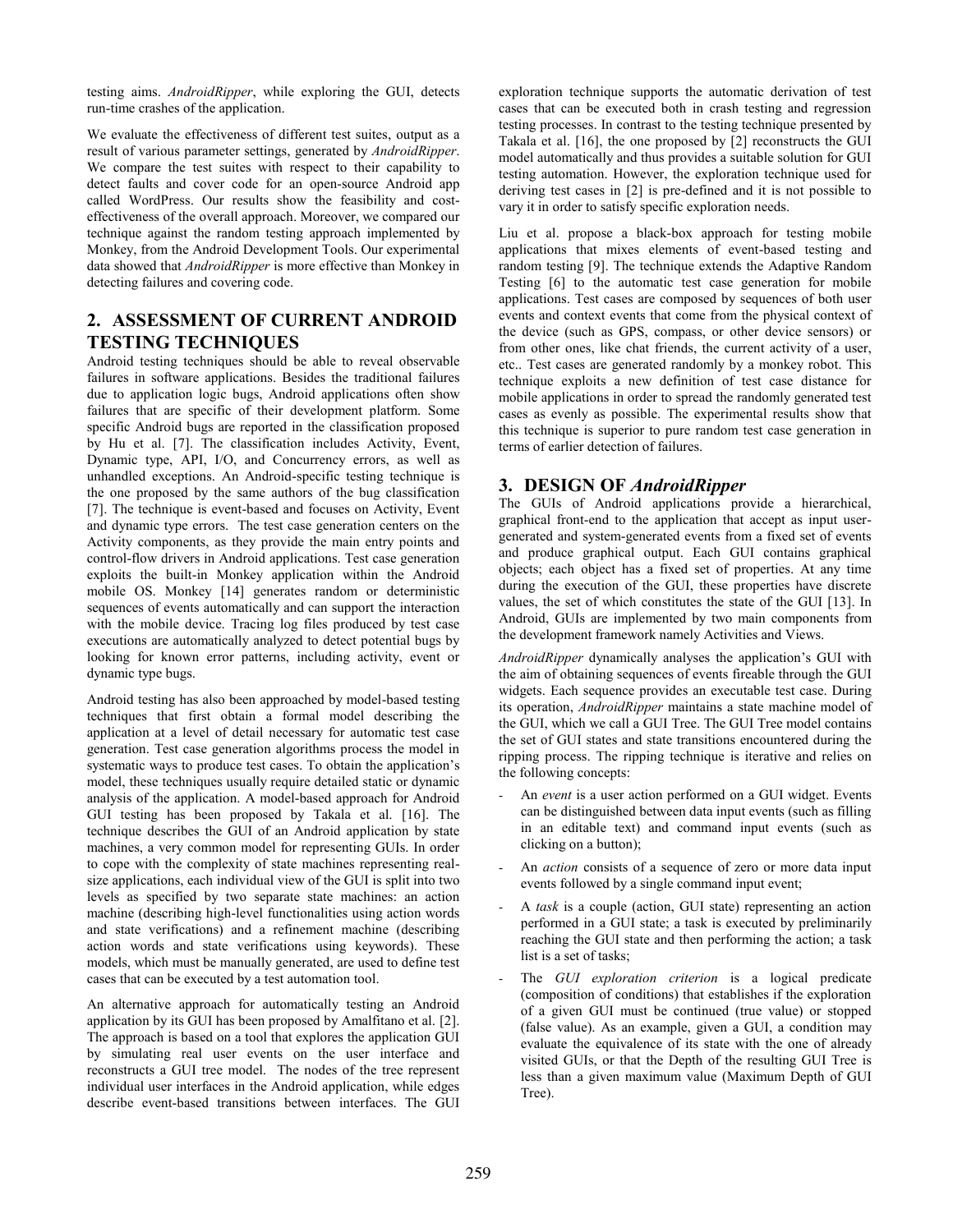*AndroidRipper* design is based on executing tasks in a task list, initialized with tasks that are fireable in an initial GUI of the application, while the GUI Tree just contains a single state (representing the initial GUI shown by the application when the ripper starts exercising it). The task list is iteratively updated with new tasks defined from the current GUIs, and new states and state transitions are added to the GUI Tree. The GUI exploration strategy of *AndroidRipper* can be tuned varying some parameters such as the time delay between consecutive fired events, input values, GUI traversal strategy, GUI exploration criterion, etc…

## **4. DEMONSTRATION OF** *AndroidRipper*

We implemented the *AndroidRipper* using the Robotium Framework [15] and by the Android Instrumentation class [3]. Further details about this tool and some examples of using it for crash testing real Android applications are available at a Wiki Web Page [18]. We used our implementation of the *AndroidRipper* to test an open-source Android app called "*Wordpress for Android*" (available at http://android.wordpress.org/). It provides an interactive client for creating, updating and managing blogs saved on a server. Its rich user interface allows users to write new posts, edit post content, and manage comments of blogs with built-in notifications. The app is under active development and has a broad user community, as evident by its publicly available web site. Its developers employ an issue tracking system for software development projects available at https://android.trac.wordpress.org/, containing bug tracking and linking to application version history (available at http://android.svn.wordpress.org/). We chose to analyze release *r394*, which was the newest release available at the time this work was performed. This release's source code consists of 6 Java packages, a total of 71 files containing 334 classes and 1,489 methods; in all, 10,017 executable lines of code.

Using *AndroidRipper's* settings discussed earlier, we tested the app and measured a number of metrics in order to assess both effectiveness and costs of the technique [12]. We counted the number of bugs detected (Metric M0) and the number of crashes occurred at run-time (metric M1) for measuring the *Defect Detection Effectiveness* of the technique. Moreover, we measured *Code coverage* that provides an evidence of the technique's potential ability in fault detection: the better the code coverage, the better the potential goodness of a testing technique. We used the Number of LOCs covered / Total number of executable LOCs) % (metric M2) as coverage metric. Lastly, we assessed *process cost* by resources spent by testing. We used the time (in hours) spent for GUI ripping (M3). The testing sessions were all executed using a workstation equipped with a Windows XP Professional O.S., with 2 GB RAM and a Dual Intel Pentium E2200 at 2.2GHZ.

Because WordPress is a client-server application, we had to control its state too. In a first round, called R1, the app was tested in the client side precondition called *No Login* (NL), where the user installed the application for the first time and accepted the disclaimer. No specific preconditions were set for the server side, because they were irrelevant. This session lasted about 12 minutes, due to the very restrictive precondition of the application that did not allow the ripper to explore the app GUI further. The ripper did not record any crash of the app and code coverage was very low (just 2,65 LOC coverage %).

In the second round, called R2, the client-side precondition was set to *First Login* (FL) where the user had previously installed the application on the mobile device for the first time, accepted the disclaimer and correctly logged in. The server side precondition was *More than one Blog* (MB), where the WordPress database was initialized to two blogs, both having two pages, six comments, two posts with multimedia elements (one of which is 'Hello World'), one tag, and one comment. With these new preconditions, the ripper was able to cover more than 39% of LOC of the app in less than 5 hours and recorded a considerable number of crashes (6 crashes) that were not documented by the app Web page. Using the WordPress bug track system, we reported (with the 'AndroidCrawler' user name) these crashes to the app developers by opening a ticket. The developers fixed the bugs. By analysing the change-set made for correcting bugs, we recognized that crashes were due to 3 distinct bugs of the applications (namely, B1, B2, and B3). We classified the bugs as per a standard classification scheme [7]: (1) *Concurrency* (C), errors due to the interaction of multiple processes or threads, and (2) *Others* (O), due to incorrect application logic implementation. The first three rows of Table 1 report for each bug a short description of the crash, the classification of the bug, the Java exception, and the corresponding http addresses of ticket and change-set from the bug tracking system of Wordpress.

In the third round, R3, the client side precondition was FL and the server side was *Single Blog* (SB), the state in which the WordPress database contains a single new blog with two pages, six comments, two posts (one of which is the auto-generated 'Hello World' post), no multimedia element, one tag, and one comment. With these new preconditions, the ripper was able to cover about 38% of LOC of the app in less than 5 hours and found 8 crashes. Six crashes were due to the three bugs detected earlier. Two crashes were completely new to the app developer and were attributed to a new bug (B4). The changeset analysis revealed that bug B4 may be classified as an *Activity* error (A), due to incorrect management of the Activity lifecycle, specific to Android apps. Further details about this bug are reported in row 4 of Table 1 and the results are summarized in Table 2.

In order to compare the results achieved by our GUI ripping technique against the ones reachable by other test automation solutions currently available, we performed another testing session using Monkey tool. Monkey is a tool for random stress and crash testing of Android GUIs [14]. To the best of our knowledge, this is the only non-commercial tool for Android automated testing available. Monkey is able to fire random user events on the GUI of an app and stops the exploration when a given input number of events were fired. We tried several configurations of Monkey, with various GUI exploration options. Among them, we report the results of a single execution of Monkey (RM) whose time duration was 4.46 hours, hence, comparable with the duration of R3 and R2 sessions. In the considered execution, Monkey had to fire 45,000 events with the default value of event type statistical distribution. In this experiment Monkey found 3 crashes corresponding to bug B2 and reached 25.27 % LOC coverage, being less effective than the ripping based testing sessions R3 and R2. These results are reported in the last column of Table 2.